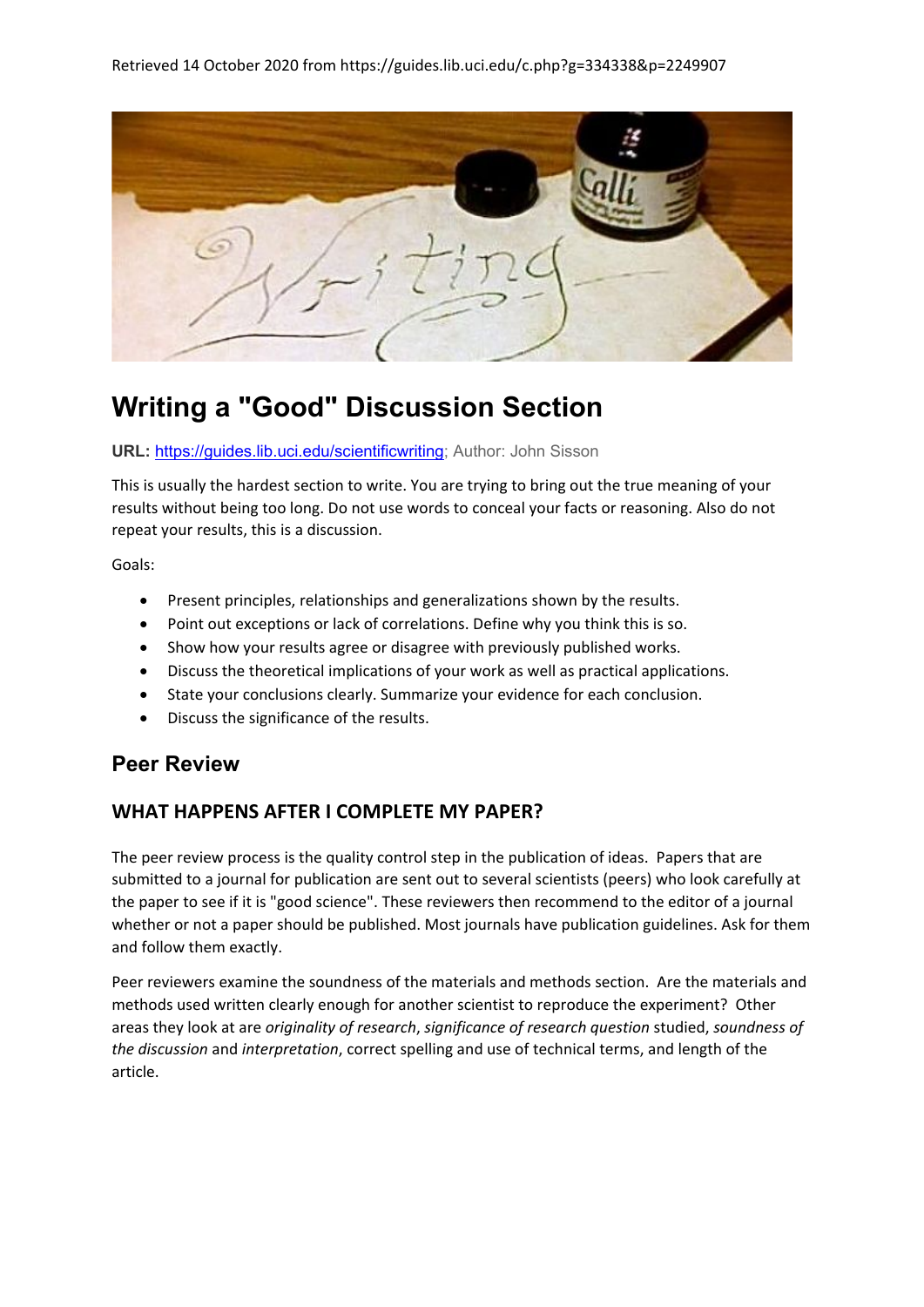# **Discussion and Conclusions**

## **DISCUSSION**

Evidence does not explain itself; the results must be presented and then explained.

- Typical stages in the discussion: summarizing the results, discussing whether results are expected or unexpected, comparing these results to previous work, interpreting and explaining the results (often by comparison to a theory or model), and hypothesizing about their generality.
- Discuss any problems or shortcomings encountered during the course of the work.
- Discuss possible alternate explanations for the results.
- Avoid: presenting results that are never discussed; presenting discussion that does not relate to any of the results; presenting results and discussion in chronological order rather than logical order; ignoring results that do not support the conclusions; drawing conclusions from results without logical arguments to back them up.

## **CONCLUSIONS**

- Provide a very brief summary of the Results and Discussion.
- Emphasize the implications of the findings, explaining how the work is significant and providing the key message(s) the author wishes to convey.
- Provide the most general claims that can be supported by the evidence.
- Provide a future perspective on the work.
- Avoid: repeating the abstract; repeating background information from the Introduction; introducing new evidence or new arguments not found in the Results and Discussion; repeating the arguments made in the Results and Discussion; failing to address all of the research questions set out in the Introduction.

# **Reference**

"Discussion and Conclusions Checklist" from: How to Write a Good Scientific Paper. Chris A. Mack. SPIE. 2018.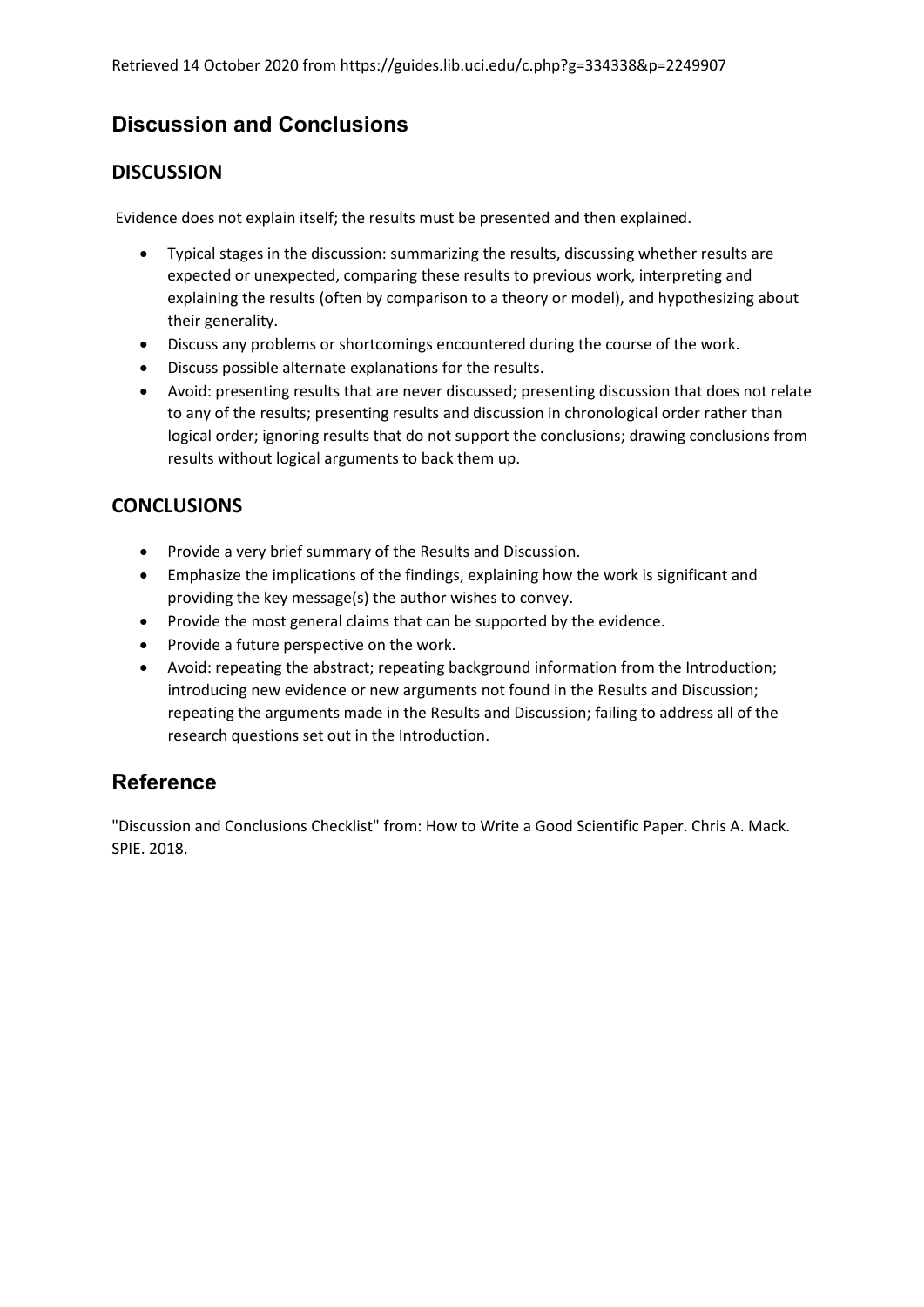# **How to Write a Thoughtful Discussion for Your Scientific Paper**

Published December 7, 2016; Written by Sury Ghosh-Jha

You have already written the results for your paper and formatted and put together the [figures,](https://bitesizebio.com/8110/how-to-make-figures-right-the-first-time/) too. The next big step is to write the discussion.

Let's accept this: Writing a paper is daunting, and sometimes the most difficult and thoughtprovoking part is writing the 'discussion' section. It is the last part of your paper, in which you summarize your findings in light of the current literature. You also need to zero in on how your work will move the field forward and the questions that remain. Unlike the [abstract,](https://bitesizebio.com/13661/how-to-write-an-awesome-abstract/) it does not have a broad readership per se, but is written for the people who are both beginners to that particular area of science and experts of the same.

So, what do you want to do to make the discussion section a success? Here are a few do's and don'ts to keep in mind:

# **What to Include in Your Discussion?**

# **Summary of Your Results and Their Interpretation in Light of Known Literature**

This is the first thing that you need to include in the discussion section. Describe very briefly the conclusion from your results, and then say what it means with respect to what is already known. Do not forget to emphasize how your results support or refute the current hypotheses in the field, if any. This is also a good place to address if your data conflict with what is established in the field. By addressing these conflicts, scientists in your field will re-examine and rebuild hypotheses/models to then test.

## **Importance of Your Results**

Be sure to advocate for your findings and underline how your results significantly in move the field forward. Remember to make sure you give your results their due and not undermine them.

# **Shortcomings of the Study**

In this section, explain any limitations that your hypothesis or experimental approach might have and the reasoning behind it. This will help the field in generating hypotheses and new approaches without facing the same challenges.

The discussion becomes well rounded when you emphasize not only the impact of the study but also where possibly it falls short.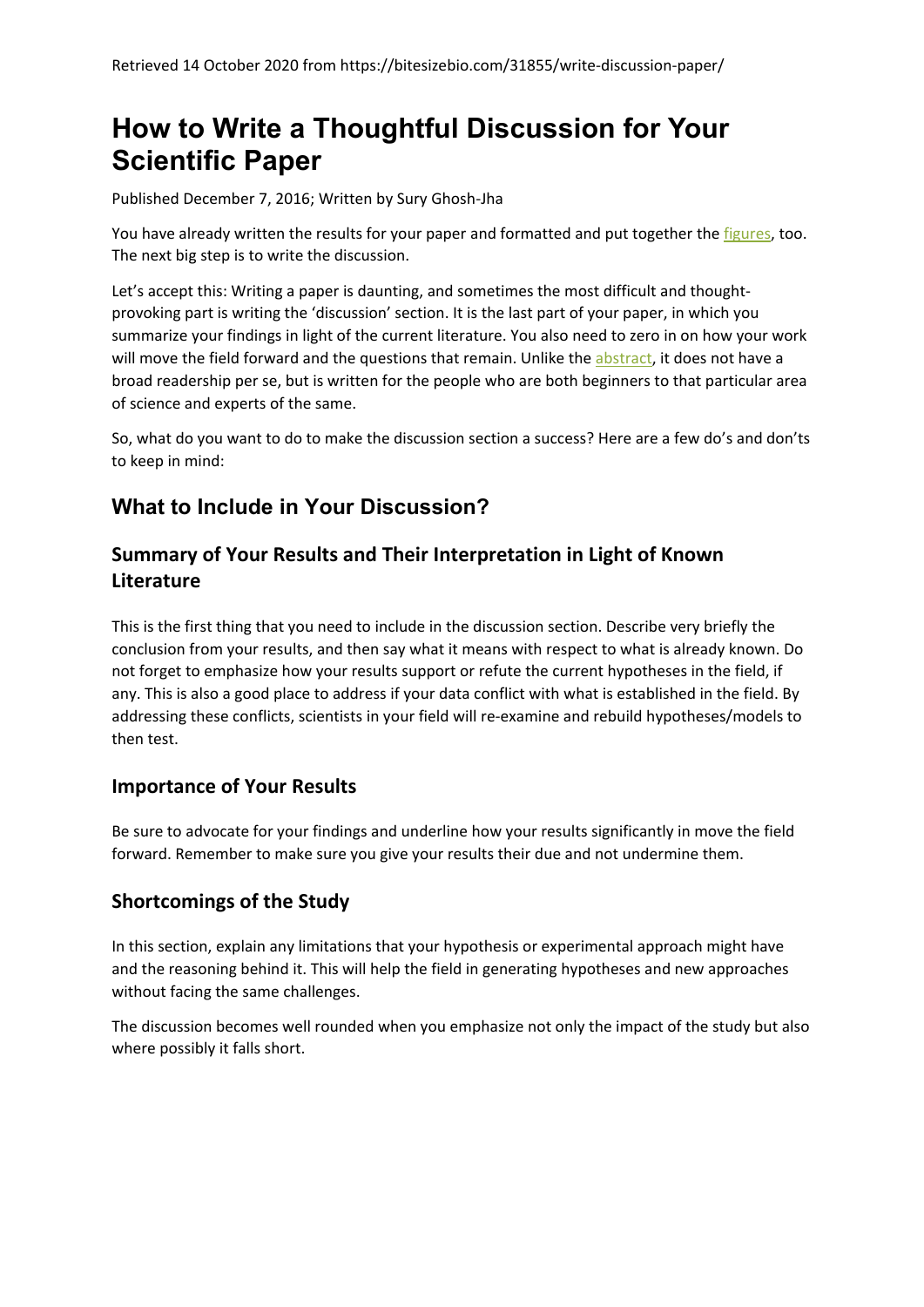## **Future Directions**

Depending on which [journal](https://bitesizebio.com/webinar/20596/choosing-the-best-journal-for-your-paper/) you are publishing in, you might have to provide a separate "future directions" section, rather than having it tied into discussion. Nonetheless, you should think about the questions that your study might lead to, as you are writing the discussion.

Consider posing a few questions, preferably in the form of a hypothesis, to provide a launch pad for future research.

# **What NOT to Do While Writing the Discussion**

Now that we have talked about important features that the discussion section holds, here are a few pointers about things to avoid while you write your discussion. –

## **Reiterate Your Results**

You can open the discussion with a sentence that contains a snapshot about the main conclusion, but make sure you stop right there! You have already written a separate "results" section, so do not repeat yourself by describing your results again. Rather, swiftly transition into what they mean and their impact.

## **Over-Interpret Your Findings**

I mentioned about giving your results their proper due and underscoring their significance. But be careful to not extrapolate your results and interpret something that is beyond the scope of the study. Keep in mind the difference between what your results suggest at a given point versus what more can be known from them. You can do this by asking more questions and applying other experimental approaches. Importantly, you must draw conclusions commensurate with your results.

#### **Introduce a New Piece of Data**

Make sure to not make the discussion confusing by introducing any new result in the discussion. Present all your data in the results section.

## **Use Too Much Jargon**

Although readers of your field would probably be conversant with the jargon, minimize use of jargon to make your paper accessible to the broader audience and to enable a larger impact.

In a nutshell, remember that the primary goal of the discussion section is to accentuate your results. The best way to write it, therefore, is to take the time to be sure that it is well rounded, succinct, and relevant.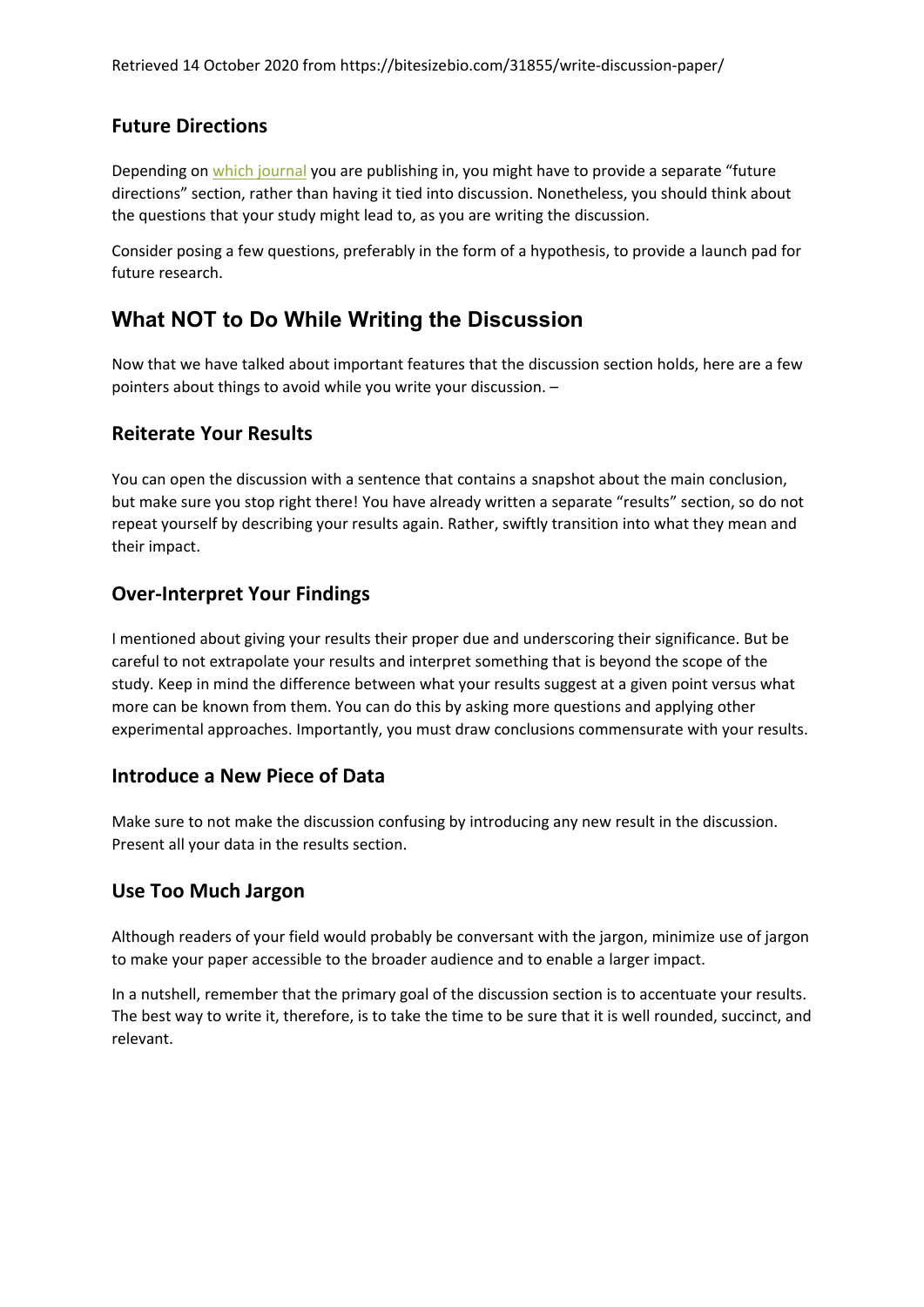# **How to Write a Strong Discussion in Scientific Manuscripts**

*Release Date: May 3, 2014; Category: Manuscript Writing; Author: Rita N., [Ph.D.](https://www.biosciencewriters.com/ScientificEditorProfile.aspx?eid=6652)*

A strong Discussion section provides a great deal of analytical depth. Your goal should be to critically analyze and interpret the findings of your study. You should place your findings in the context of published literature and describe how your study moves the field forward.

It is often easy to organize the key elements of a Discussion section into distinct paragraphs (or groups of paragraphs).

# **Paragraph 1: This paragraph provides a "big picture" perspective for readers to remind them of the importance of your study.**

*Summarize the major gap in understanding that your work is attempting to fill. What was the overarching hypothesis?* In the first few sentences of the Discussion, state the main problem that you were trying to address. Although this should relate to the information that you provided in the Introduction, this paragraph should not repeat statements that have already been made.

*Why is filling this gap important? How will answering this question move the field forward?* After identifying the problem, state the main reason that this study was needed. Describe how answering this specific research question will make a significant contribution to your field.

*In the following example, we state* **the problem (bold)** as well as the **significance (underline)**, *the ultimate "big picture" reason for performing the study.*

Example: EGFR-overexpressing cancers are highly aggressive and have a higher tendency to metastasize. Currently, available drugs specifically target the EGFR and elicit high response rates. However, the majority of patients eventually develop progressive disease. **The mechanisms through which cancers escape EGFR-targeted therapies remain unclear. Identification of specific molecules that mediate resistance to EGFR-directed treatments will facilitate the development of novel therapies and may improve responses to currently available therapies.**

# **Paragraph 2: This paragraph provides a critical analysis of your major finding(s).**

*What was your overall approach for studying the gap?* In one or two sentences, state the main models or strategies that you used to study this specific research question. This should recapitulate whether the work included animals, cell culture, human subjects, or other novel techniques. *(Some investigators prefer to place this section at the end of the first paragraph. This decision may vary depending on the specific study.)*

*What was the most important result of your study?* The focus of this paragraph is to highlight the most important contribution that your study has made. Explicitly state this result. Additional findings (major and minor) can be described in subsequent paragraphs. Do not repeat detailed results that can be found in the Results section. In general, specific figure numbers do not need to be re-stated in the Discussion unless you feel that doing so would substantially enhance your argument or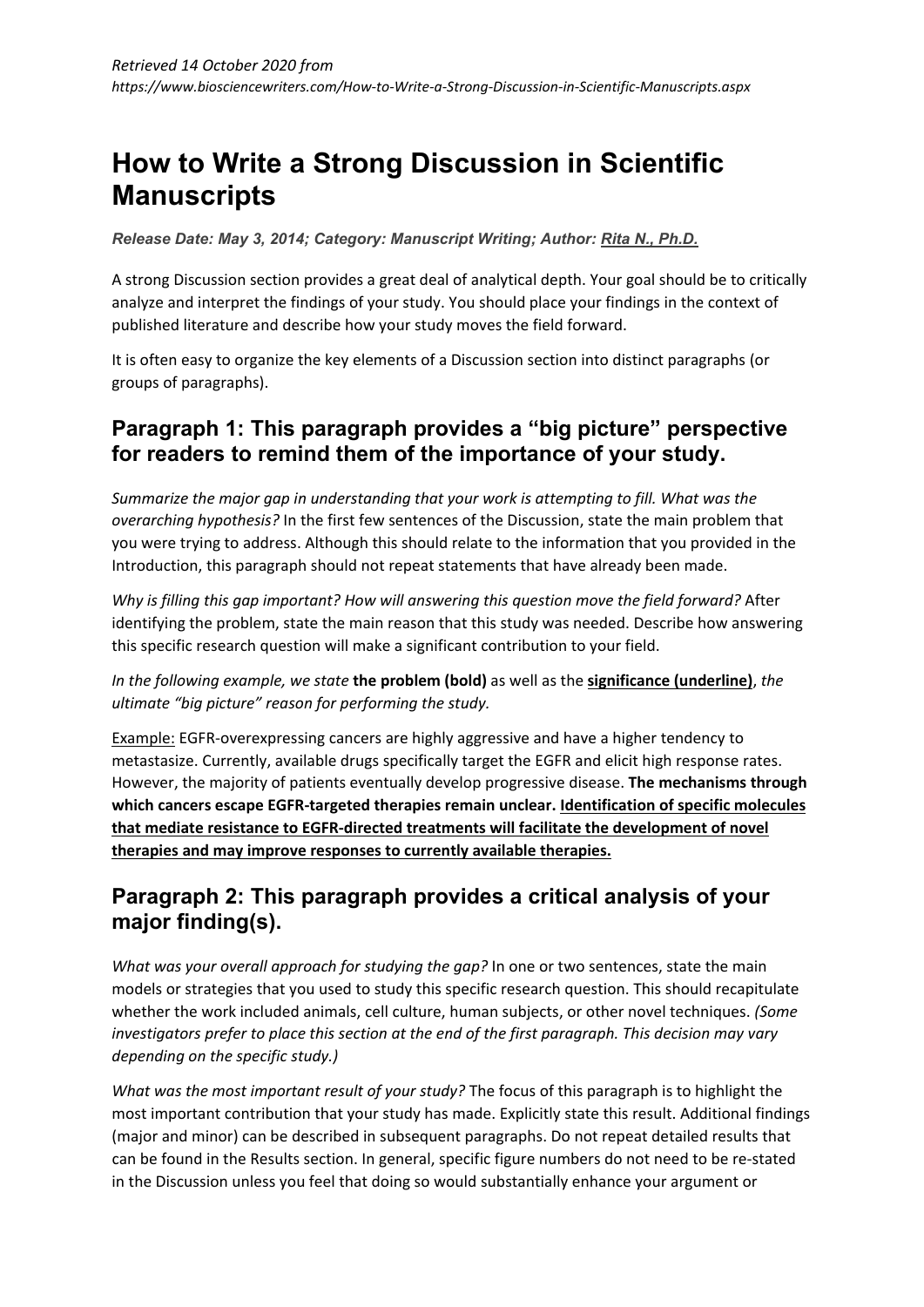discussion point. A schematic of your proposed mechanism or model can often be helpful for clearly and concisely summarizing your major result(s).

*How does your result(s) fit with existing literature?* This is an important part of the paragraph and may require multiple paragraphs depending on the number of key studies that exist on your topic. This paragraph should be well-rounded, meaning that contrary reports must also be discussed. In the case of a contrary report, you should state your interpretation of how and why the results of the two studies differed. For example, did the approaches differ or were there major differences in sample sizes that may have affected results? *(Depending on how much information is available in the literature, a critical analysis of your major finding may require multiple paragraphs.)*

*In the following example, we state* **the approach (bold)** *and* **the main result (underline).**

Example: **In this study, we measured secreted factors in the media of sensitive and resistant cell lines to identify differentially expressed cytokines that may mediate resistance. Through a combination of ELISAs and mass spectrometry-based assays, we identified cytokine A as being significantly up-regulated in resistant cells.** Cytokine A is a major activator of the ABCD signaling cascade (literature citations). The ABCD cascade is a known target of EGFR signaling and is usually blocked in response to EGFR inhibition (*literature citations*). A previous study demonstrated that exogenous stimulation of ABCD signaling reduces the response to EGFR-targeted drugs (literature citations). This report is consistent with our finding that a major stimulus of ABCD signaling is overexpressed in resistant cells. Based on these data, we propose that hyperactive ABCD signaling is a major mechanism of resistance to EGFR-targeted therapies (Figure XX, schematic of proposed mechanism of resistance). *This section will be greatly expanded in a real Discussion section to place your finding in the context of multiple published studies.*

# **Paragraph 3: Discuss additional findings and how these fit with existing literature.**

Most studies yield multiple results. After you discuss your main result in the paragraph above, discuss additional major or minor findings. Unexpected and intriguing findings may be especially important to convey to readers. In addition, if a finding is contrary to what has been suggested in the literature, acknowledge this, and offer explanations based on your study. Even if a result was not statistically significant, it can be helpful to discuss a potential trend that may be important to assess in a future study. If these additional findings relate to your main finding, discuss the associations.

# **Paragraph 4: Discuss the limitations of the study.**

Discuss potential limitations in study design. For example, how representative was your model? Did sample size affect your conclusions? Consider how these limitations affect the interpretation or quality of data. Do they affect the ability to generalize your findings?

# **Paragraph 5: Discuss future directions.**

*What major follow up studies are indicated based on your results?* Most studies yield new discoveries that prompt additional studies. Consider what new directions are supported by your findings. For example, do your experiments suggest that a specific molecule should be tested as a new drug target or that tissue-based studies or clinical investigations should be performed to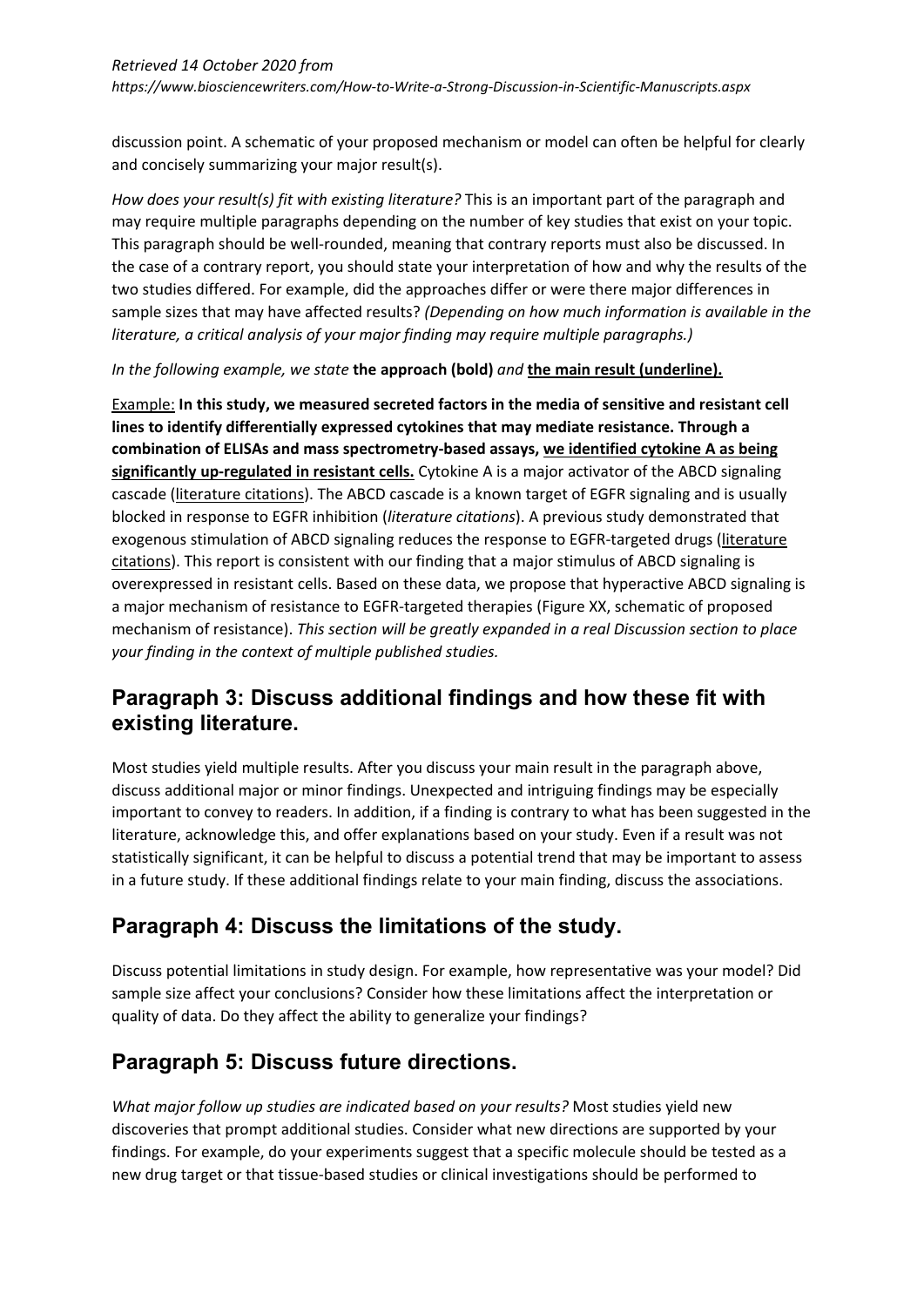translate your animal studies to patients? Making recommendations for follow-up studies is an important part of a Discussion.

# **Paragraph 6: Discuss your overall conclusion and the major impact of your study.**

- What is the main take-home message of your study?
- What is the main contribution that your study makes to your field?
- Relate this section to the first paragraph of the Discussion. In other words, how does your study fill "the gap" or address the problem that you presented in the Introduction and restated earlier in paragraph 1 of the Discussion?

In summary, a strong Discussion includes a concise summary of the problem you are investigating and a critical discussion of major and minor findings in the context of published literature. The limitations should also be acknowledged, and future directions should be discussed. A strong ending is important; discuss the significance, overall conclusion, and major impact of your study.

#### *Scientific Writing Workshops*

If you like our articles, try our workshops! Our articles are based on the material from our scientific writing workshops, which cover these and many other topics more thoroughly, with more examples and discussion.

We offer on-site workshops for your event or organization, and also host workshops that individual participants can attend. Our on-site scientific writing workshops can range from 1-2 hours to several days in length. We can tailor the length to suit your needs, and we can deliver a writing workshop as a stand-alone activity or as part of scheduled meetings.

Our scientific writing workshops consistently receive high praise from participants including graduate students, post-docs, and faculty in diverse fields. Please see our *[scientific](https://www.biosciencewriters.com/TrainingInScienceCommunication.aspx) writing [workshop](https://www.biosciencewriters.com/TrainingInScienceCommunication.aspx) page* for details.

If you found this article helpful or if there is a topic you want us to address in a future article, please use our *online comment [submission](https://www.biosciencewriters.com/EditingFeedback.aspx) form*, or *[contact](https://www.biosciencewriters.com/EditingContact.aspx) us* directly. Your comments and suggestions are valuable! *Click here to return to our [scientific](https://www.biosciencewriters.com/EditingArticleLibrary.aspx) editing article library*.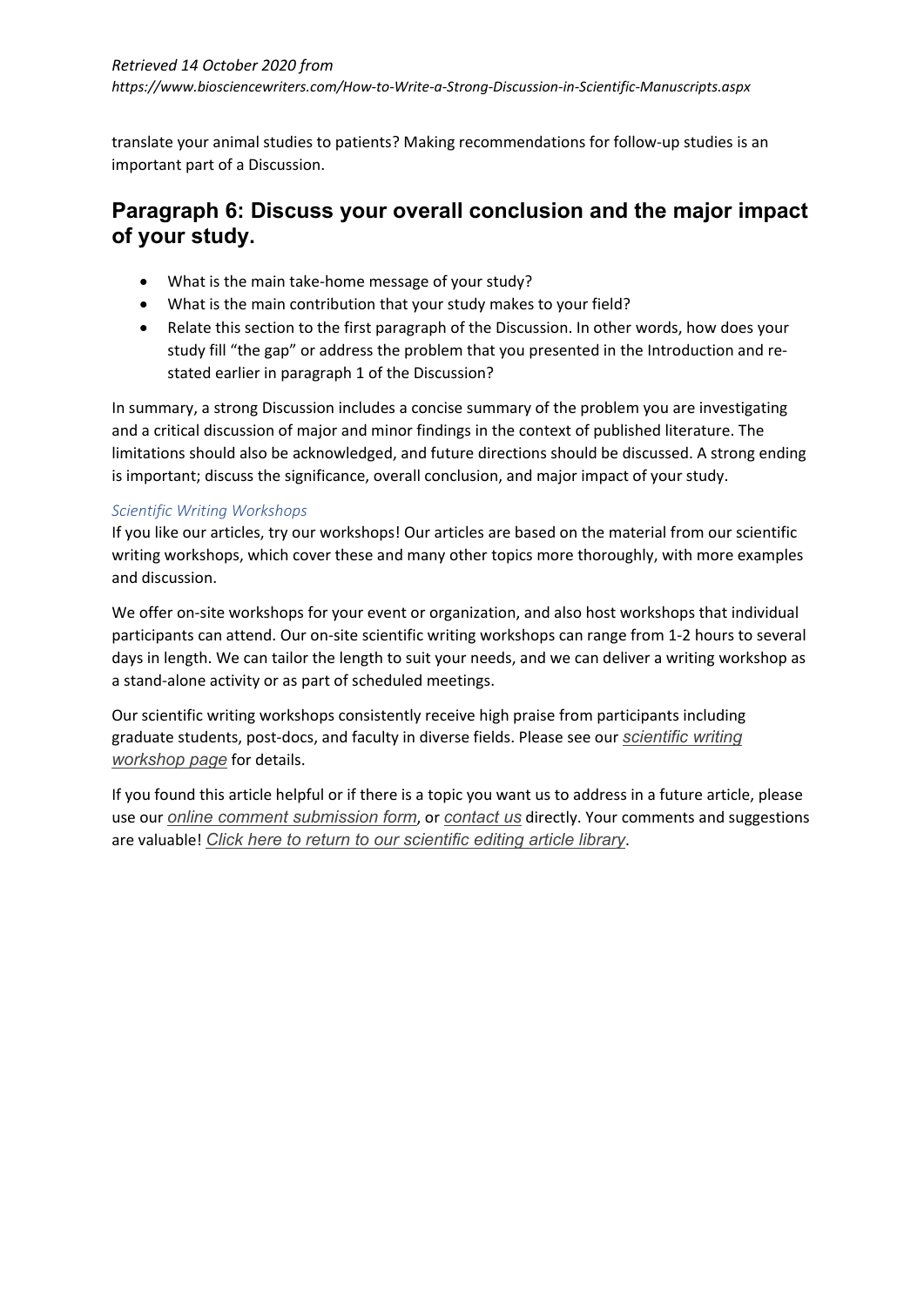# **How to write a discussion section?**

Authors: Öner [Şanlı](https://www.ncbi.nlm.nih.gov/pubmed/?term=%26%23x0015e%3Banl%26%23x00131%3B%20%26%23x000d6%3B%5BAuthor%5D&cauthor=true&cauthor_uid=26328131), [Selçuk](https://www.ncbi.nlm.nih.gov/pubmed/?term=Erdem%20S%5BAuthor%5D&cauthor=true&cauthor_uid=26328131) Erdem, and [Tzevat](https://www.ncbi.nlm.nih.gov/pubmed/?term=Tefik%20T%5BAuthor%5D&cauthor=true&cauthor_uid=26328131) Tefik

*Turkish Journal of Urology* 2013 Sep; 39(Suppl 1): 20–24. doi: [10.5152/tud.2013.049](https://dx.doi.org/10.5152%2Ftud.2013.049)

## **Abstract**

Writing manuscripts to describe study outcomes, although not easy, is the main task of an academician. The aim of the present review is to outline the main aspects of writing the discussion section of a manuscript. Additionally, we address various issues regarding manuscripts in general. It is advisable to work on a manuscript regularly to avoid losing familiarity with the article. On principle, simple, clear and effective language should be used throughout the text. In addition, a prepeer review process is recommended to obtain feedback on the manuscript. The discussion section can be written in 3 parts: an introductory paragraph, intermediate paragraphs and a conclusion paragraph. For intermediate paragraphs, a "divide and conquer" approach, meaning a full paragraph describing each of the study endpoints, can be used. In conclusion, academic writing is similar to other skills, and practice makes perfect.

# **Introduction**

Sharing knowledge produced during academic life is achieved through writing manuscripts. However, writing manuscripts is a challenging endeavour in that we physicians have a heavy workload, and English which is common language used for the dissemination of scientific knowledge is not our mother tongue.

The objective of this review is to summarize the method of writing 'Discussion' section which is the most important, but probably at the same time the most unlikable part of a manuscript, and demonstrate the easy ways we applied in our practice, and finally share the frequently made relevant mistakes. During this procedure, inevitably some issues which concerns general concept of manuscript writing process are dealt with. Therefore, in this review we will deal with topics related to the general aspects of manuscript writing process, and specifically issues concerning only the 'Discussion' section.

# **A) Approaches to general aspects of manuscript writing process:**

# **1. What should be the strategy of sparing time for manuscript writing be?**

Two different approaches can be formulated on this issue. One of them is to allocate at least 30 minutes a day for writing a manuscript which amounts to 3.5 hours a week. This period of time is adequate for completion of a manuscript within a few weeks which can be generally considered as a long-time interval. Fundamental advantage of this approach is to gain a habit of making academic researches if one complies with the designated time schedule, and to keep the manuscript writing motivation at persistently high levels. Another approach concerning this issue is to accomplish manuscript writing process within a week. With the latter approach, the target is rapidly attained.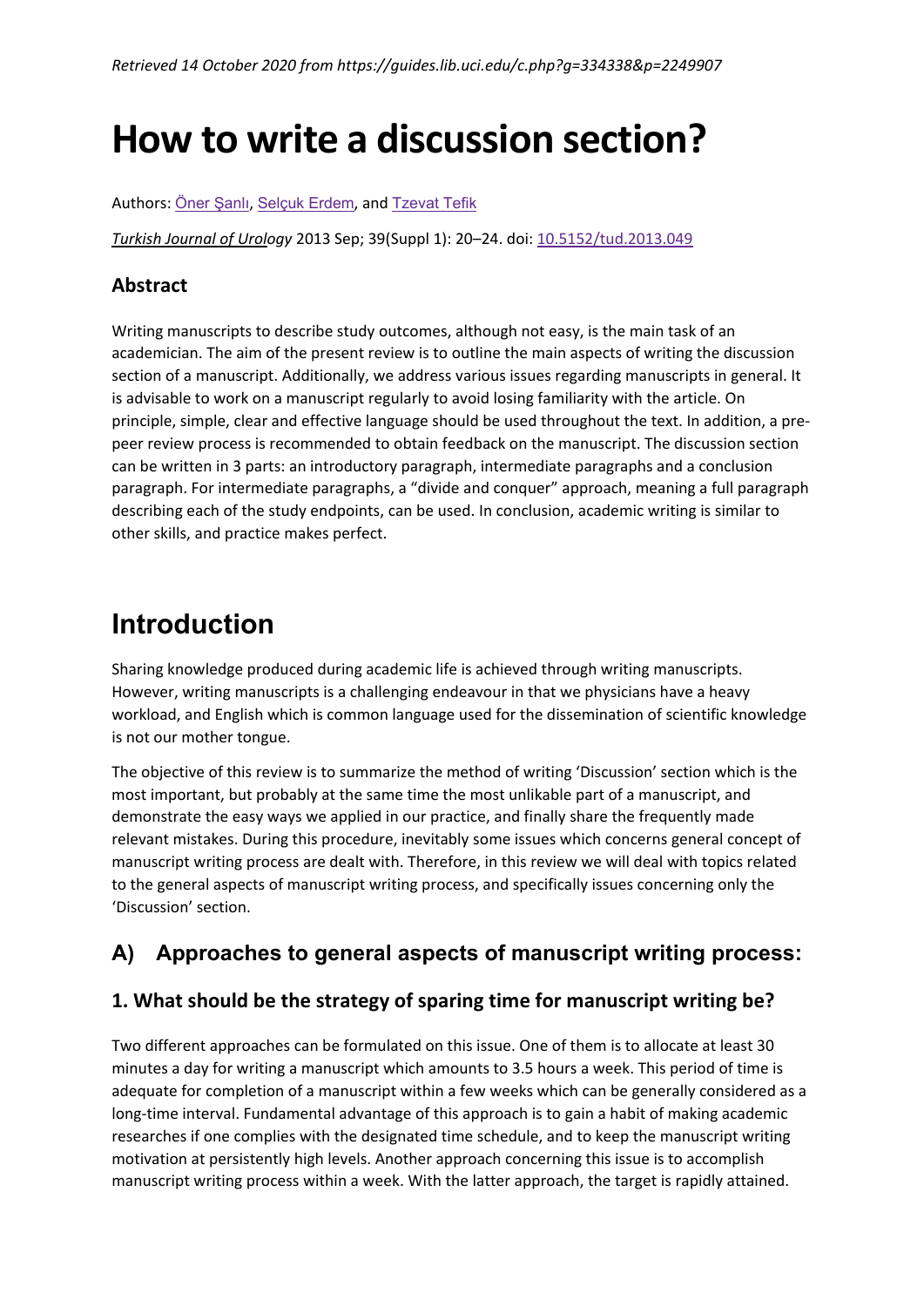However longer time periods spent in order to concentrate on the subject matter can be boring, and lead to loss of motivation. Daily working requirements unrelated to the manuscript writing might intervene and prolong manuscript writing process. Alienation periods can cause loss of time because of need for recurrent literature reviews. The most optimal approach to manuscript writing process is daily writing strategy where higher levels of motivation are persistently maintained.

Especially before writing the manuscript, the most important step at the start is to construct a draft, and completion of the manuscript on a theoretical basis. Therefore, during construction of a draft, attention distracting environment should be avoided, and this step should be completed within 1–2 hours. On the other hand, manuscript writing process should begin before the completion of the study (even the during project stage). The justification of this approach is to see the missing aspects of the study and the manuscript writing methodology and try to solve the relevant problems before completion of the study. Generally, after completion of the study, it is very difficult to solve the problems which might be discerned during the writing process. Herein, at least drafts of the 'Introduction', and 'Material and Methods' can be written, and even tables containing numerical data can be constructed. These tables can be written down in the 'Results' section[.\[1\]](https://www.ncbi.nlm.nih.gov/pmc/articles/PMC4548568/#b1-tju-39-supp-20)

## **2. How should the manuscript be written?**

The most important principle to be remembered on this issue is to obey the criteria of *simplicity, clarity, and effectiveness.*[\[2\]](https://www.ncbi.nlm.nih.gov/pmc/articles/PMC4548568/#b2-tju-39-supp-20) Herein, do not forget that, the objective should be to share our findings with the readers in an easily comprehensible format. Our approach on this subject is to write all structured parts of the manuscript at the same time and start writing the manuscript while reading the first literature. Thus, newly arisen connotations, and self-brain gyms will be promptly written down. However, during this process your outcomes should be revealed fully, and roughly the message of the manuscript which be delivered. Thus, with this so-called 'hunter's approach' the target can be achieved directly, and rapidly. Another approach is 'collectioner's approach.[\[3\]](https://www.ncbi.nlm.nih.gov/pmc/articles/PMC4548568/#b3-tju-39-supp-20) In this approach, firstly, potential data, and literature studies are gathered, read, and then selected ones are used. Since this approach suits with surgical point of view, probably 'hunter's approach' serves our purposes more appropriately. However, in parallel with academic development, our novice colleague 'manuscripters' can prefer 'collectioner's approach.'

On the other hand, we think that research team consisting of different age groups has some advantages. Indeed, young colleagues have the enthusiasm, and energy required for the conduction of the study, while middle-aged researchers have the knowledge to manage the research, and manuscript writing. Experienced researchers make guiding contributions to the manuscript. However, working together in harmony requires assignment of a chief researcher, and periodically organizing advancement meetings. Besides, talents, skills, and experiences of the researchers in different fields (i.e. research methods contact with patients, preparation of a project, fund-raising, statistical analysis etc.) will determine task sharing, and make a favourable contribution to the perfection of the manuscript. Achievement of the shared duties within a predetermined time frame will sustain the motivation of the researchers and prevent wearing out of updated data.

According to our point of view, 'Abstract' section of the manuscript should be written after completion of the manuscript. The reason for this is that during writing process of the main text, the significant study outcomes might become insignificant or vice versa. However, generally, before onset of the writing process of the manuscript, its abstract might be already presented in various congresses. During writing process, this abstract might be a useful guide which prevents deviation from the main objective of the manuscript.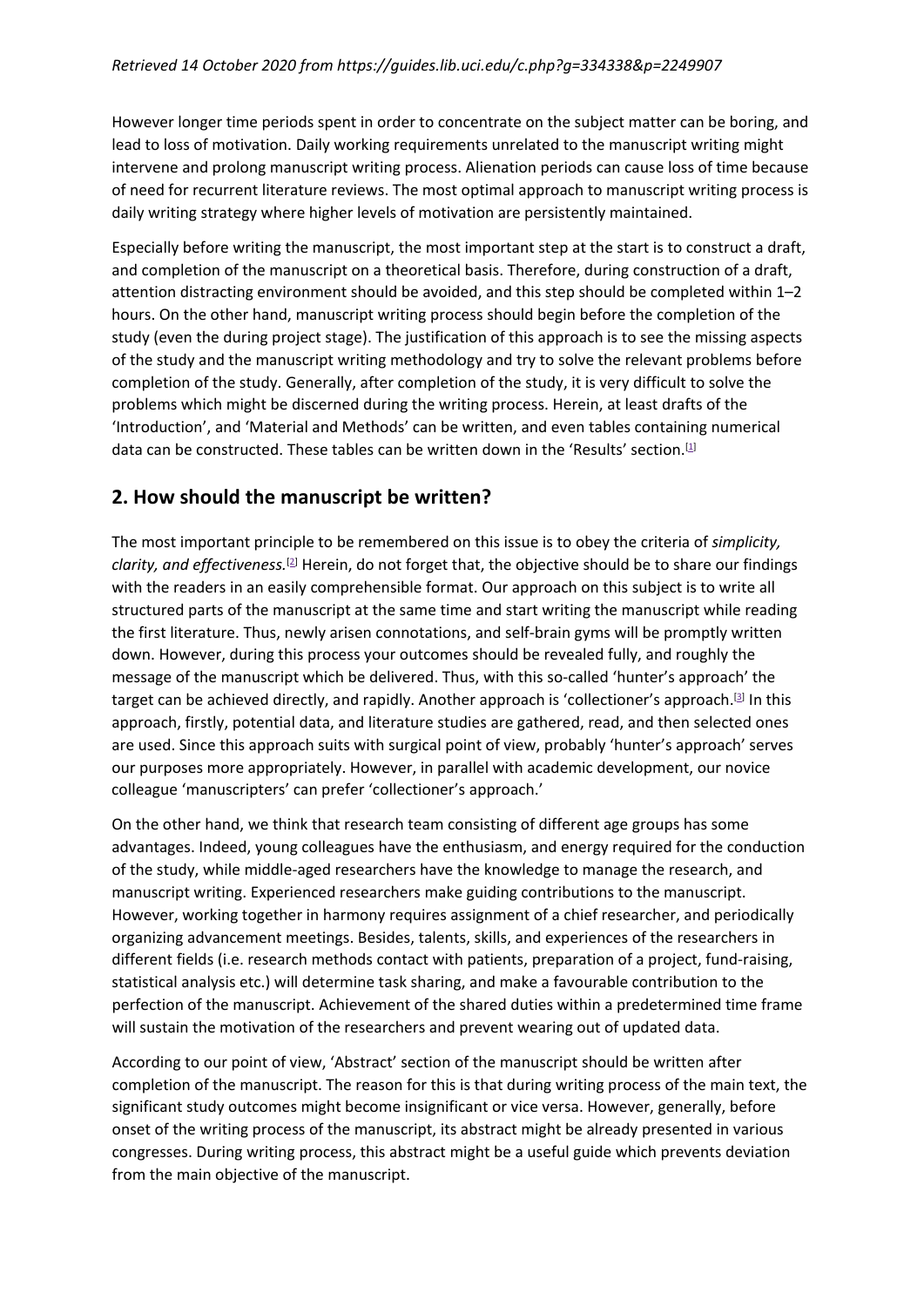On the other hand, references should be promptly put in place while writing the manuscript, Sorting, and placement of the references should not be left to the last moment. Indeed, it might be very difficult to remember relevant references to be placed in the 'Discussion' section. For the placement of references use of software programs detailed in other sections is a rational approach.

# **3. Which target journal should be selected?**

In essence, the methodology to be followed in writing the 'Discussion' section is directly related to the selection of the target journal. Indeed, in compliance with the writing rules of the target journal, limitations made on the number of words after onset of the writing process, effects mostly the 'Discussion' section. Proper matching of the manuscript with the appropriate journal requires clear, and complete comprehension of the available data from scientific point of view. Previously, similar articles might have been published, however innovative messages, and new perspectives on the relevant subject will facilitate acceptance of the article for publication. Nowadays, articles questioning available information, rather than confirmatory ones attract attention. However, during this process, classical information should not be questioned except for special circumstances. For example manuscripts which lead to the conclusions as "laparoscopic surgery is more painful than open surgery" or "laparoscopic surgery can be performed without prior training" will not be accepted or they will be returned by the editor of the target journal to the authors with the request of critical review. Besides the target journal to be selected should be ready to accept articles with similar concept. In fact, editors of the journal will not reserve the limited space in their journal for articles yielding similar conclusions.

The title of the manuscript is as important as the structured sections\* of the manuscript. The title can be the most striking or the newest outcome among results obtained.

Before writing down the manuscript, determination of 2–3 titles increase the motivation of the authors towards the manuscript. During writing process of the manuscript one of these can be selected based on the intensity of the discussion. However, the suitability of the title to the agenda of the target journal should be investigated beforehand. For example, an article bearing the title "Use of barbed sutures in laparoscopic partial nephrectomy shortens warm ischemia time" should not be sent to "Original Investigations and Seminars in Urologic Oncology" Indeed the topic of the manuscript is out of the agenda of this journal.

## **4. Do we have to get a pre-peer review about the written manuscript?**

Before submission of the manuscript to the target journal the opinions of internal, and external referees should be taken.[\[1\]](https://www.ncbi.nlm.nih.gov/pmc/articles/PMC4548568/#b1-tju-39-supp-20) Internal referees can be considered in 2 categories as "General internal referees" and "expert internal referees" General internal referees (i.e. our colleagues from other medical disciplines) are not directly concerned with your subject matter but as mentioned above they critically review the manuscript as for simplicity, clarity, and effectiveness of its writing style. Expert internal reviewers have a profound knowledge about the subject, and they can provide guidance about the writing process of the manuscript (i.e. our senior colleagues more experienced than us). External referees are our colleagues who did not contribute to data collection of our study in any way, but we can request their opinions about the subject matter of the manuscript. Since they are unrelated both to the author(s), and subject matter of the manuscript, these referees can review our manuscript more objectively. Before sending the manuscript to internal, and external referees, we should contact them, and ask them if they have time to review our manuscript. We should also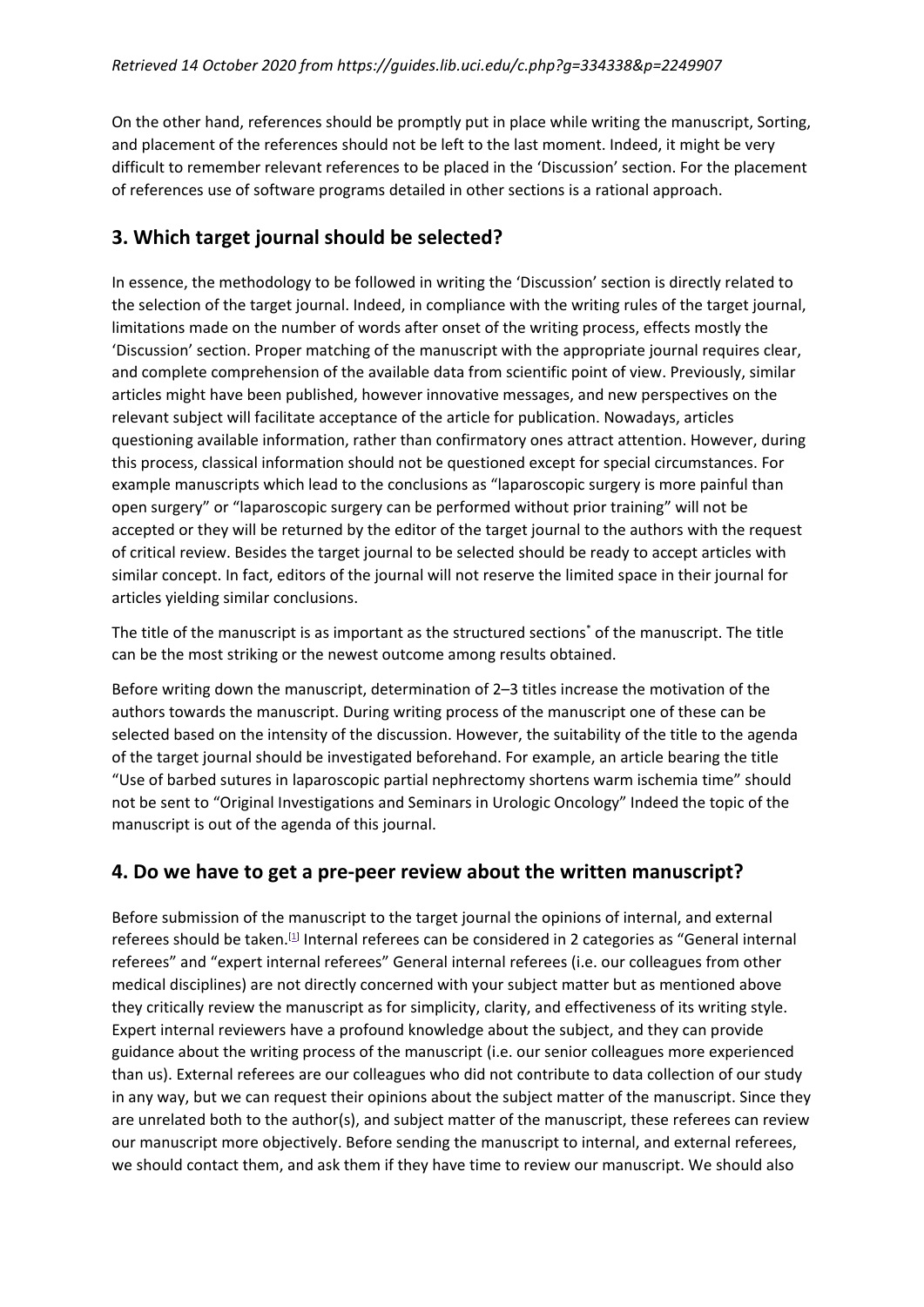give information about our subject matter. Otherwise pre-peer review process can delay publication of the manuscript and decrease motivation of the authors. In conclusion, whoever the preferred referee will be, these internal, and external referees should respond the following questions objectively. 1) Does the manuscript contribute to the literature; 2) Does it persuasive? 3) Is it suitable for the publication in the selected journal? 4) Has a simple, clear, and effective language been used throughout the manuscript? In line with the opinions of the referees, the manuscript can be critically reviewed, and perfected.<sup>[1]\*\*</sup>

Following receival of the opinions of internal, and external referees, one should concentrate priorly on indicated problems, and their solutions. Comments coming from the reviewers should be criticized, but a defensive attitude should not be assumed during this evaluation process. During this "incubation" period where the comments of the internal, and external referees are awaited, literature should be reviewed once more. Indeed, during this time interval, a new article which you should consider in the 'Discussion' section can be cited in the literature.

# **5. What are the common mistakes made related to the writing process of a manuscript?**

Probably the most important mistakes made related to the writing process of a manuscript include *lack of a clear message of the manuscript*, inclusion of more than one main idea in the same text or provision of numerous unrelated results at the same time so as to reinforce the assertions of the manuscript. This approach can be termed roughly as "loss of the focus of the study" In conclusion, the author(s) should ask themselves the following question at every stage of the writing process:. "What is the objective of the study? If you always get clear-cut answers whenever you ask this question, then the study is proceeding towards the right direction. Besides application of a template which contains the intended clear-cut messages to be followed will contribute to the communication of net messages.

One of the important mistakes is refraining from critical review of the manuscript as a whole after completion of the writing process. Therefore, the authors should go over the manuscript for at least three times after finalization of the manuscript based on joint decision. The first control should concentrate on the evaluation of the appropriateness of the logic of the manuscript, and its organization, and whether desired messages have been delivered or not. Secondly, syntax, and grammar of the manuscript should be controlled. It is appropriate to review the manuscript for the third time 1 or 2 weeks after completion of its writing process. Thus, evaluation of the "cooled" manuscript will be made from a more objective perspective, and assessment process of its integrity will be facilitated.

Other erroneous issues consist of superfluousness of the manuscript with unnecessary repetitions, undue, and recurrent references to the problems addressed in the manuscript or their solution methods, overcriticizing or overpraising other studies, and use of a pompous literary language overlooking the main objective of sharing information[.\[4\]](https://www.ncbi.nlm.nih.gov/pmc/articles/PMC4548568/#b4-tju-39-supp-20)

# **B) Approaches to the writing process of the 'Discussion' section:**

# **1. How should the main points of 'Discussion' section be constructed?**

Generally the length of the 'Discussion' section should not exceed the sum of other sections (introduction, material and methods, and results), and it should be completed within 6–7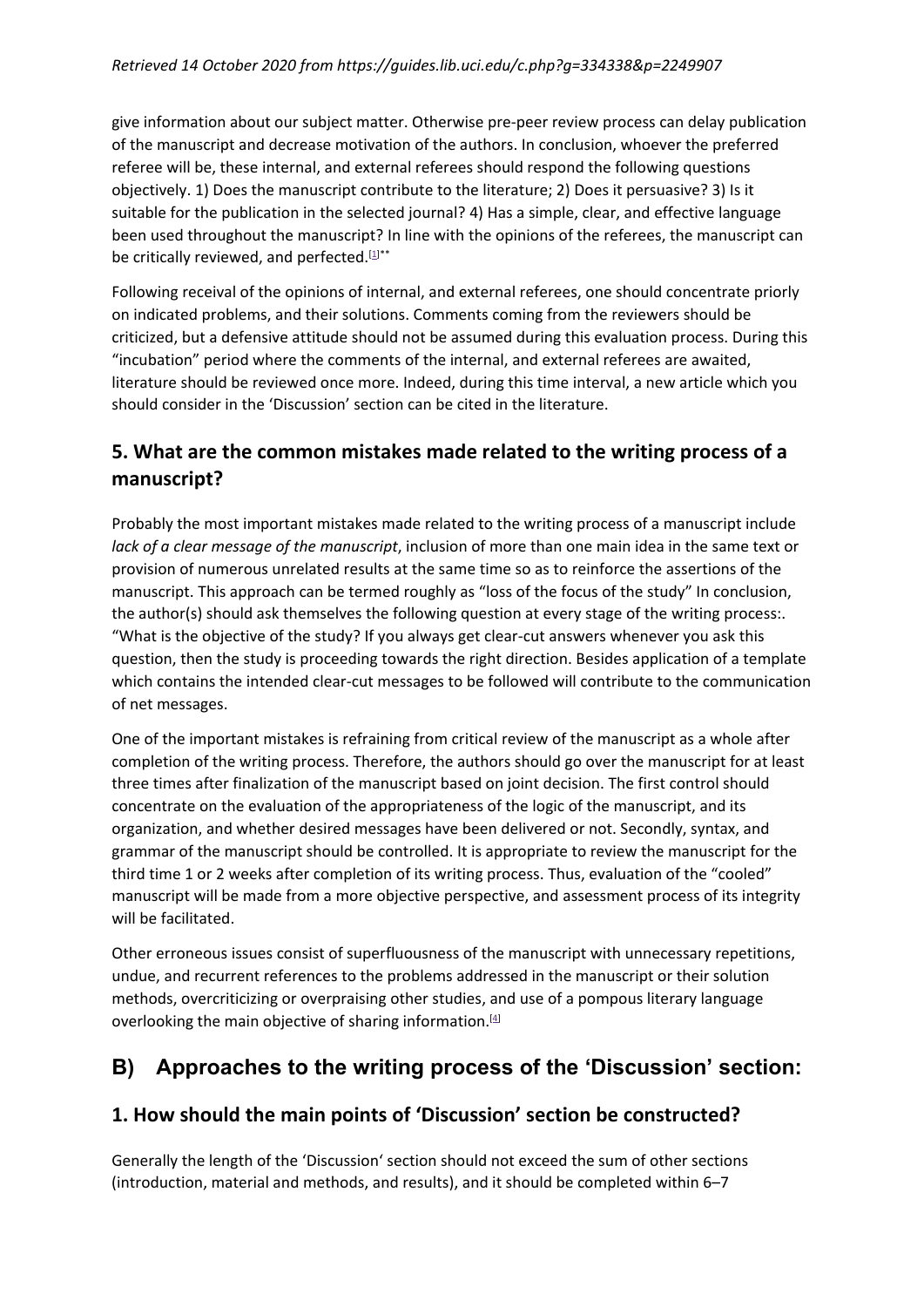paragraphs.. Each paragraph should not contain more than 200 words, and hence words should be counted repeatedly. The 'Discussion' section can be generally divided into 3 separate paragraphs as. 1) Introductory paragraph, 2) Intermediate paragraphs, 3) Concluding paragraph.

The introductory paragraph contains the main idea of performing the study in question. Without repeating 'Introduction' section of the manuscript, the problem to be addressed, and its updatedness are analysed. The introductory paragraph starts with an undebatable sentence, and proceeds with a part addressing the following questions as 1) On what issue we have to concentrate, discuss or elaborate? 2) What solutions can be recommended to solve this problem? 3) What will be the new, different, and innovative issue? 4) How will our study contribute to the solution of this problem. An introductory paragraph in this format is helpful to accommodate reader to the rest of the Discussion section. However summarizing the basic findings of the experimental studies in the first paragraph is generally recommended by the editors of the journal.<sup>[5]</sup>

In the last paragraph of the Discussion section "strong points" of the study should be mentioned using "constrained", and "not too strongly assertive" statements. Indicating limitations of the study will reflect objectivity of the authors and provide answers to the questions which will be directed by the reviewers of the journal. On the other hand, in the last paragraph, future directions or potential clinical applications may be emphasized.

# **2. How should the intermediate paragraphs of the Discussion section be formulated?**

The reader passes through a test of boredom while reading paragraphs of the Discussion section apart from the introductory, and the last paragraphs. Herein your findings rather than those of the other researchers are discussed. The previous studies can be an explanation or reinforcement of your findings. Each paragraph should contain opinions in favour or against the topic discussed, critical evaluations, and learning points.

Our management approach for intermediate paragraphs is "divide and conquer" tactics. Accordingly, the findings of the study are determined in order of their importance, and a paragraph is constructed for each finding [\(Figure](https://www.ncbi.nlm.nih.gov/pmc/articles/PMC4548568/figure/f1-tju-39-supp-20/) 1). Each paragraph begins with an "indisputable" introductory sentence about the topic to be discussed. This sentence basically can be the answer to the question "What have we found?" Then a sentence associated with the subject matter to be discussed is written. Subsequently, in the light of the current literature this finding is discussed, new ideas on this subject are revealed, and the paragraph ends with a concluding remark.

In this paragraph, main topic should be emphasized without going into much detail. Its place, and importance among other studies should be indicated. However, during this procedure studies should be presented in a logical sequence (i.e. from past to present, from a few to many cases), and aspects of the study contradictory to other studies should be underlined. Results without any supportive evidence or equivocal results should not be written. Besides numerical values presented in the Results section should not be repeated unless required.

Besides, asking the following questions, and searching their answers in the same paragraph will facilitate writing process of the paragraph.<sup>[\[1\]](https://www.ncbi.nlm.nih.gov/pmc/articles/PMC4548568/#b1-tju-39-supp-20)</sup> 1) Can the discussed result be false or inadequate? 2) Why is it false? (inadequate blinding, protocol contamination, lost to follow-up, lower statistical power of the study etc.), 3) What meaning does this outcome convey?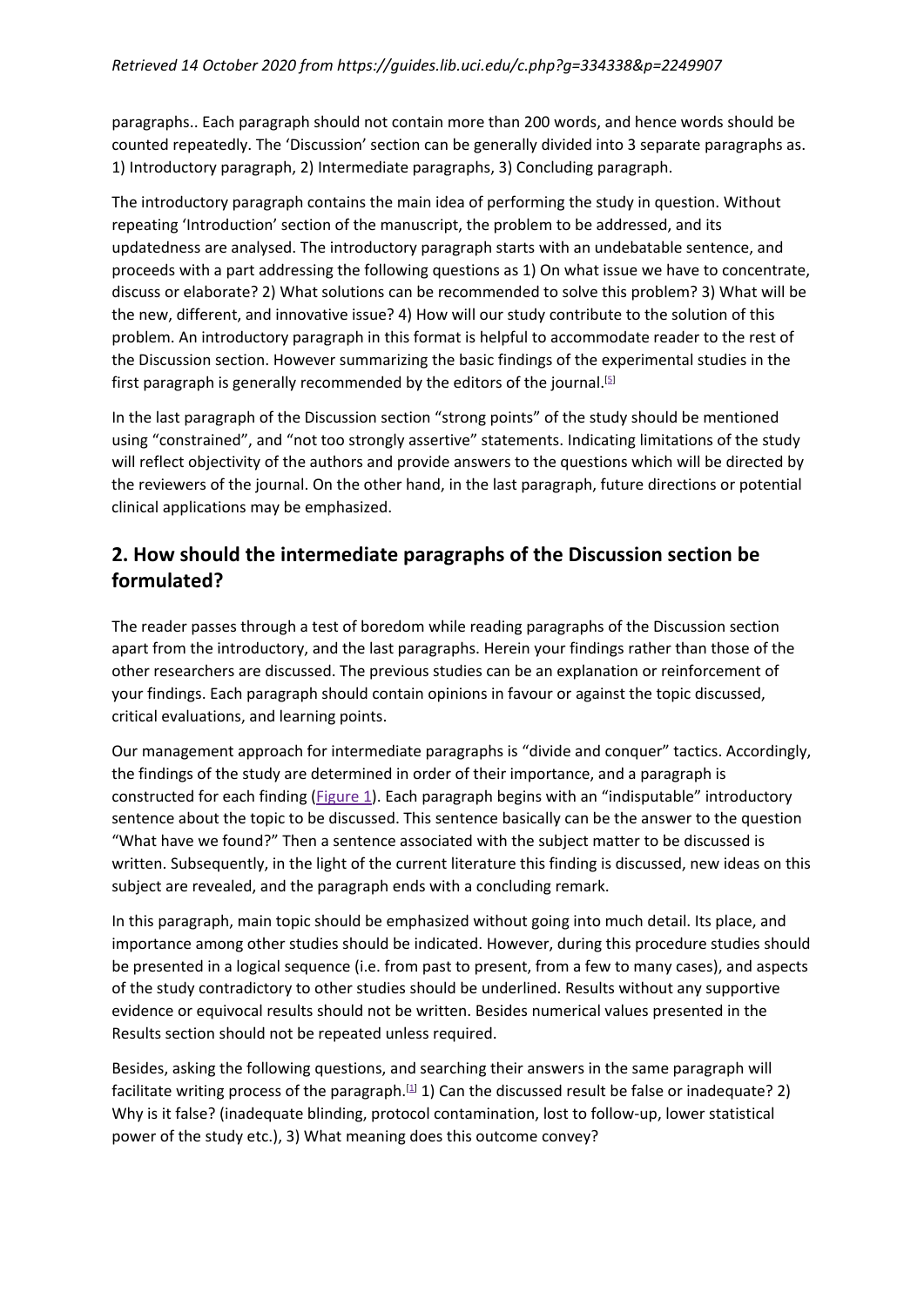



# **3. What are the common mistakes made in writing the Discussion section?:**

Probably the most important mistake made while writing the Discussion section is the need for mentioning all literature references. One point to remember is that we are not writing a review article, and only the results related to this paragraph should be discussed. Meanwhile, each word of the paragraphs should be counted, and placed carefully. Each word whose removal will not change the meaning should be taken out from the text." Writing a saga with "word salads"\*\*\* is one of the reasons for prompt rejection. Indeed, if the reviewer thinks that it is difficult to correct the Discussion section, he/she use her/ his vote in the direction of rejection to save time (Uniform requirements for manuscripts: International Committee of Medical Journal Editors [\[http://www.icmje.org/urm\\_full.pdf\]](http://www.icmje.org/urm_full.pdf))

The other important mistake is to give too much references, and irrelevancy between the references, and the section with these cited references.<sup>[\[3\]](https://www.ncbi.nlm.nih.gov/pmc/articles/PMC4548568/#b3-tju-39-supp-20)</sup> While referring these studies, (excl. introductory sentences linking indisputable sentences or paragraphs) original articles should be cited. Abstracts should not be referred, and review articles should not be cited unless required very much.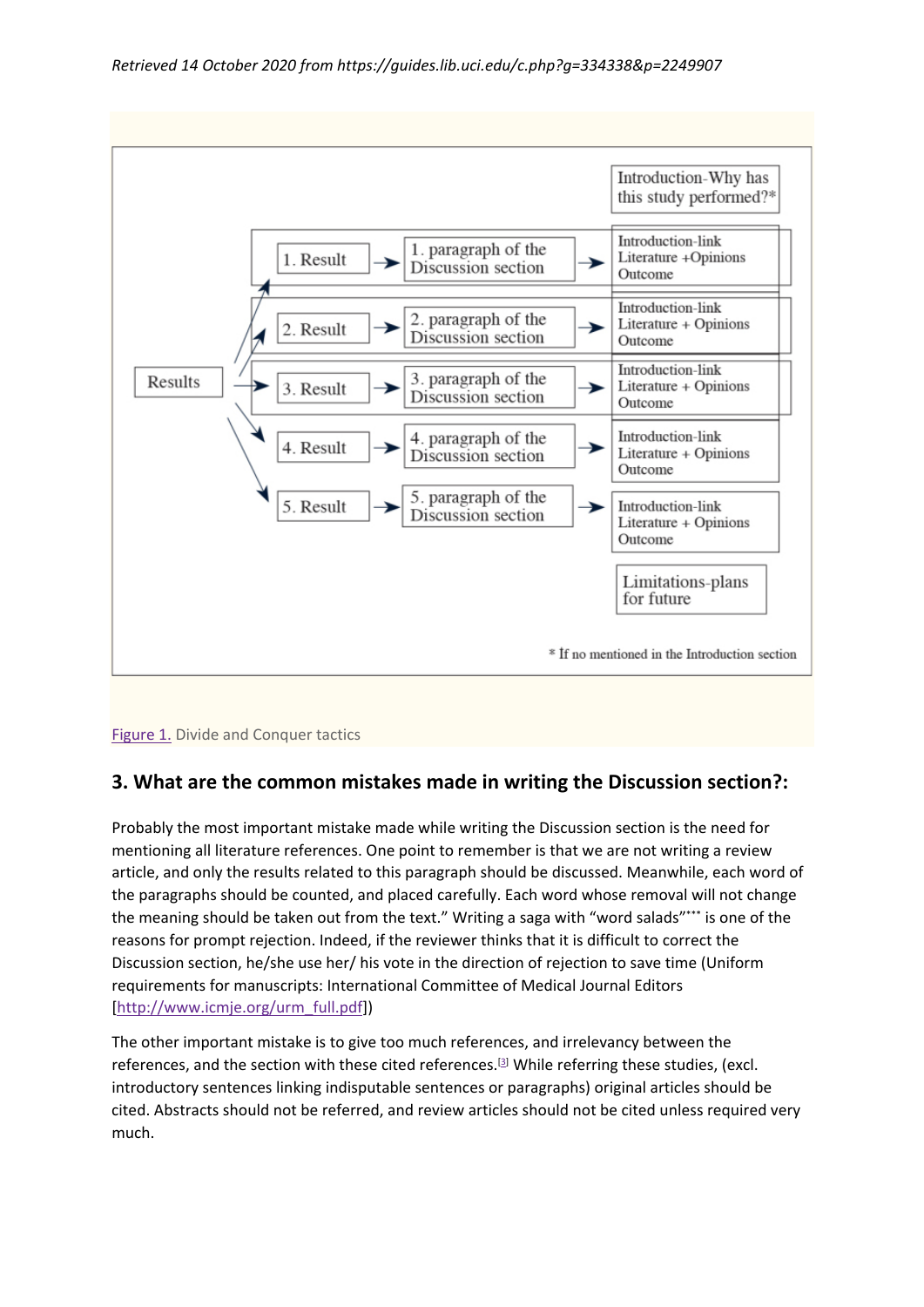# **4. What points should be paid attention about writing rules, and grammar?**

As is the case with the whole article, text of the Discussion section should be written with a simple language, as if we are talking with our colleague.<sup>[2]</sup> Each sentence should indicate a single point, and it should not exceed 25–30 words. The priorly mentioned information which linked the previous sentence should be placed at the beginning of the sentence, while the new information should be located at the end of the sentence. During construction of the sentences, avoid unnecessary words, and active voice rather than passive voice should be used.\*\*\*\* Since conventionally passive voice is used in the scientific manuscripts written in the Turkish language, the above statement contradicts our writing habits. However, one should not refrain from beginning the sentences with the word "we". Indeed, editors of the journal recommend use of active voice so as to increase the intelligibility of the manuscript.

In conclusion, the major point to remember is that the manuscript should be written complying with principles of simplicity, clarity, and effectiveness. In the light of these principles, as is the case in our daily practice, all components of the manuscript (IMRAD) can be written concurrently. In the 'Discussion' section 'divide and conquer' tactics remarkably facilitates writing process of the discussion. On the other hand, relevant or irrelevant feedbacks received from our colleagues can contribute to the perfection of the manuscript. Do not forget that none of the manuscripts is perfect, and one should not refrain from writing because of language problems, and related lack of experience.

# **Footnotes**

[1] Instead of structured sections of a manuscript (IMRAD): Introduction, Material and Methods, Results, and Discussion

[2] Instead of in the Istanbul University Faculty of Medicine posters to be submitted in congresses are time to time discussed in Wednesday meetings, and opinions of the internal referees are obtained about the weak, and strong points of the study

[3] Instead of a writing style which uses words or sentences with a weak logical meaning that do not lead the reader to any conclusion

[4] Instead of "white color"; "proven"; instead of "history"; "to". should be used instead of "white in color", "definitely proven", "past history", and "in order to", respectively ([ref.](https://www.ncbi.nlm.nih.gov/pmc/articles/PMC4548568/#b2-tju-39-supp-20) 2)

[5] Instead of "No instances of either postoperative death or major complications occurred during the early post-operative period" use "There were no deaths or major complications occurred during the early post-operative period.

[6] Instead of "Measurements were performed to evaluate the levels of CEA in the serum" use "We measured serum CEA levels"

# **References**

1. Welch HG. Preparing manuscripts for submission to medical journals: The paper trail. Eff Clin Prac. 1999;2:131–7. [\[PubMed\]](https://www.ncbi.nlm.nih.gov/pubmed/10538262) [Google [Scholar\]](https://scholar.google.com/scholar_lookup?journal=Eff+Clin+Prac&title=Preparing+manuscripts+for+submission+to+medical+journals:+The+paper+trail&author=HG+Welch&volume=2&publication_year=1999&pages=131-7&)

2. Tompson A. How to write an English medical manuscript that will be published and have impact. Surg Today. 2006;36:404–9. [\[PubMed\]](https://www.ncbi.nlm.nih.gov/pubmed/16633745) [Google [Scholar\]](https://scholar.google.com/scholar_lookup?journal=Surg+Today&title=How+to+write+an+English+medical+manuscript+that+will+be+published+and+have+impact&author=A+Tompson&volume=36&publication_year=2006&pages=404-9&)